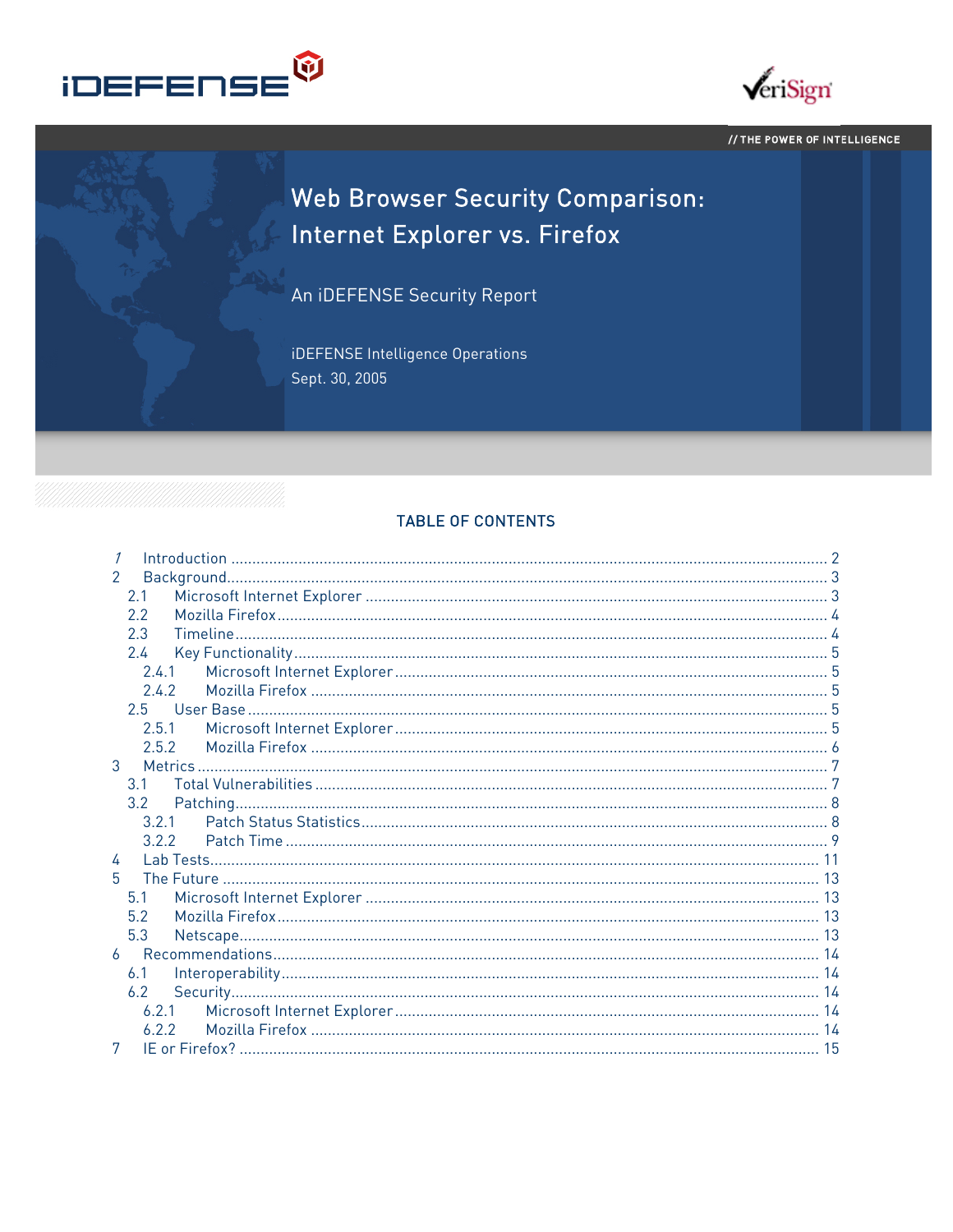# <span id="page-1-0"></span>1 Introduction

As the number of vulnerabilities in Microsoft Corp.'s Internet Explorer (IE) continues to climb, users are looking elsewhere for a safer Web browsing solution. Competing Web browser developers are taking advantage of IE's security shortcomings to gain market share on Microsoft. One such entity, The Mozilla Organization, has experienced great success with the release of its Firefox browser.

iDEFENSE analysis shows that the number of vulnerabilities in both IE and Firefox are climbing, and that malicious codes are taking advantage of these issues to infect and spread across the Internet. As these threats mount, users are left waiting for patches, updating anti-virus signatures, and continually looking for a more secure solution. Both Microsoft and Mozilla are taking measures to secure their respective products, each with mixed success. This paper will compare and contrast these two browsers and their respective futures from a security perspective.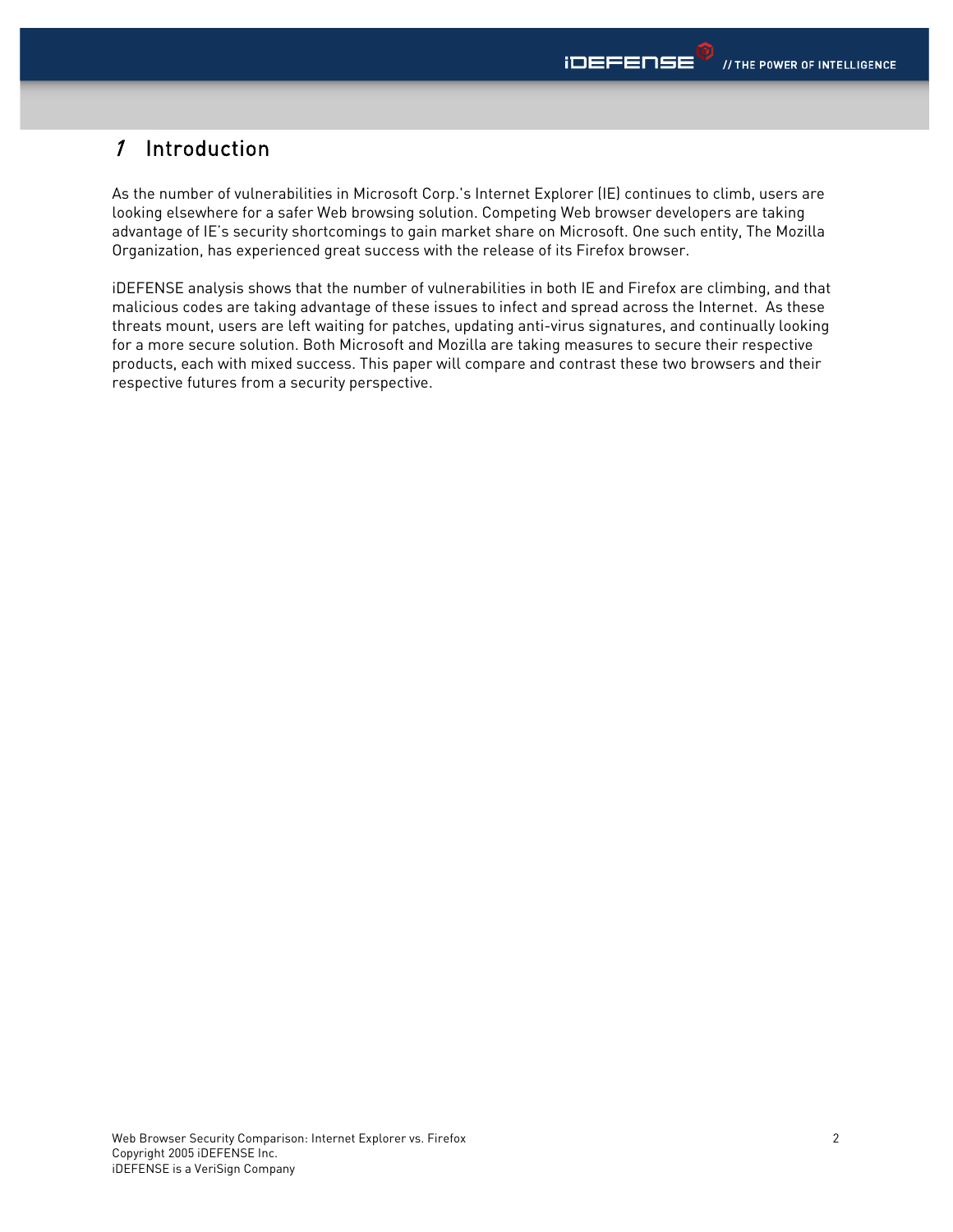# <span id="page-2-0"></span>2 Background

### 2.1 Microsoft Internet Explorer

Microsoft Corp.'s Internet Explorer (IE) is the proprietary Web browser, included in every version of Microsoft's operating system since Windows 95. In 1995, Microsoft licensed Mosaic, a browser originally owned by Spyglass Inc, to create IE. $^{\rm 1}$  $^{\rm 1}$  $^{\rm 1}$  This new browser broke into the market by providing features that Netscape, the leading Web browser at the time, lacked, such as Cascading Style Sheets (CSS) support. IE's core code has not been significantly updated for some time. The latest IE version, 6.0, was released in October 2001, which has resulted in gaps in compliance with new Web standards, such as the W3C CSS specifications.<sup>[2](#page-2-2)</sup>

IE maintains the largest market share in the industry. This is largely due to the fact that IE is distributed with the popular Microsoft Windows operating systems. As a result, most users are familiar with IE because of its status as the default Web browser.

Microsoft became involved in an anti-trust case in 1998 for employing monopolistic practices. In the case, the US Department of Justice (DOJ), along with 20 state governments, alleged that Microsoft had abused its monopoly in the operating system market by building IE with Windows. Competing companies complained that Microsoft was tying two unrelated products together to prevent fair competition in the Web browser market. Microsoft argued that the integration of IE with Windows was the result of innovation, and that the two were essentially the same product. In 2000, the court reached a verdict, stating that Microsoft had indeed attempted to monopolize the market, and ordered that the company be split into two parts; one to develop the operating system, the other to develop other products. $3$ 

Microsoft appealed this decision, and it was overturned on the grounds that the judge had displayed a bias against Microsoft to the media. The Washington, DC circuit court found that Microsoft had abused its monopoly position, and remanded the case for further consideration. On Sept. 6, 2001, the DOJ announced that it was no longer going to attempt to split Microsoft as originally intended, but rather charge the company with a lesser anti-trust penalty. In November of that year, the DOJ settled the case with Microsoft. The settlement required the company to share its Application Programming Interfaces with third-party companies and appoint a panel of three people to ensure compliance with the verdict.

<span id="page-2-1"></span><sup>1</sup> http://en.wikipedia.org/wiki/Internet\_explorer

<span id="page-2-2"></span><sup>2</sup> http://www.positioniseverything.net/explorer.html

<span id="page-2-3"></span><sup>3</sup> http://en.wikipedia.org/wiki/Microsoft\_antitrust\_case

Web Browser Security Comparison: Internet Explorer vs. Firefox Copyright 2005 iDEFENSE Inc. iDEFENSE is a VeriSign Company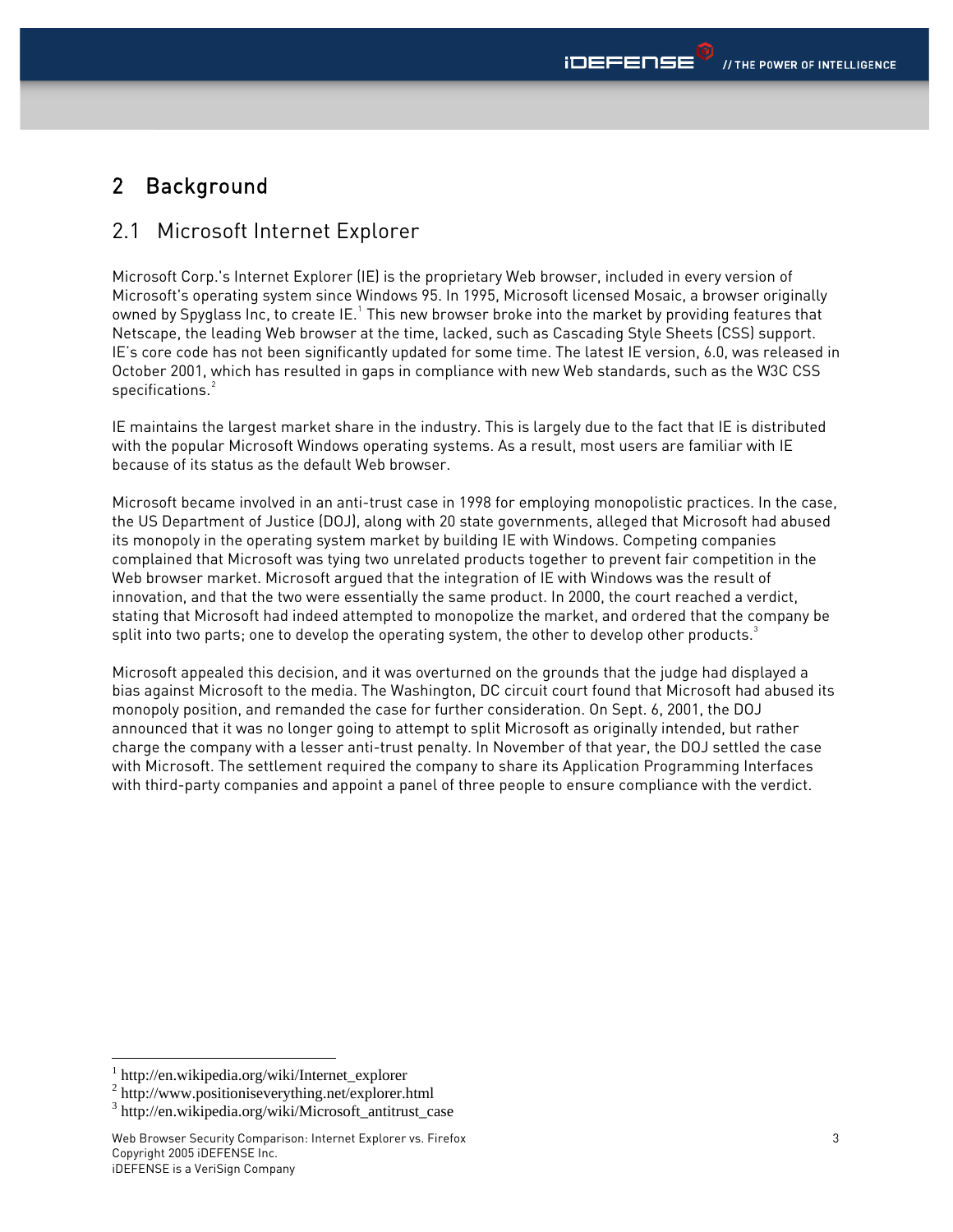# <span id="page-3-0"></span>2.2 Mozilla Firefox

Mozilla Firefox is the brainchild of The Mozilla Organization, a nonprofit entity established in July 2003 with help from America Online Inc.'s Netscape division. The Firefox project began when two developers from the Mozilla team set out to create a more streamlined version of the existing Mozilla browser. They believed that the Mozilla Suite contained too many unnecessary features, such as an Internet Relay Chat (IRC) client and a full-blown HTML editor<sup>[4](#page-3-1)</sup>. Released on Nov. 9, 2004, Firefox was created as a free, opensource, cross-platform Web browser. Firefox's popularity continues to grow, with campaigns such as "Spread Firefox" that promote the browser. $5$ 

## 2.3 Timeline

As illustrated in the following timeline, IE maintained a steady release schedule from its debut in August 1995, until October 2001. Since then, IE development has stagnated, resulting in security gaps. Microsoft has chosen to address these security gaps by issuing updates and patches rather than developing a new version. However, Microsoft has shown recent progress toward releasing its newest browser with the release of a beta version of IE 7.0. This beta version was released exclusively to developers, however.



Web Browser Release Timeline®

Firefox, on the other hand, is relatively new to the field, with all major releases occurring within the past year. Respectively, Firefox is still in its infancy, leading many to theorize that, as Firefox's popularity grows and it becomes a more attractive target for security researchers, it may eventually face the same security issues that IE has experienced.

<span id="page-3-1"></span><sup>4</sup> http://en.wikipedia.org/wiki/Firefox

<span id="page-3-2"></span><sup>5</sup> http://www.spreadfirefox.com/

<span id="page-3-3"></span><sup>6</sup> http://www.blooberry.com/indexdot/history/browsers.htm

Web Browser Security Comparison: Internet Explorer vs. Firefox Copyright 2005 iDEFENSE Inc. iDEFENSE is a VeriSign Company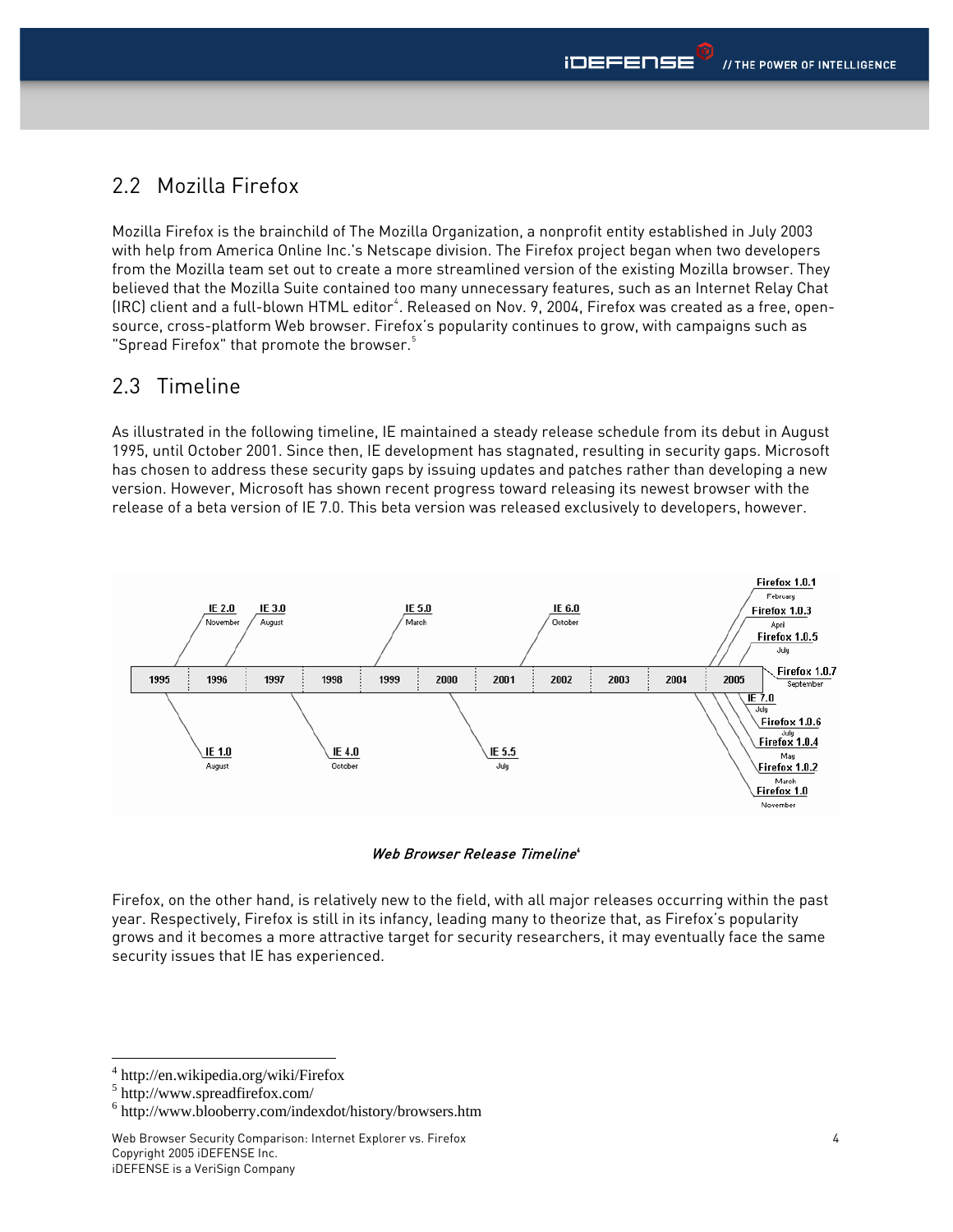# <span id="page-4-0"></span>2.4 Key Functionality

### 2.4.1 Microsoft Internet Explorer

IE is designed for ease of use; it takes advantage of the familiar look and feel of the Microsoft Windows environment. IE is a fundamental piece of software within Windows, and is integrated into many components of the operating system. For example, the Windows Update patching mechanism uses a Component Object Model<sup>[7](#page-4-1)</sup> technology, called ActiveX, to interact with the host computer. The crucial Windows Update service would not work without IE, leaving systems unable to be easily secured against emerging threats. The Lab Tests portion of this report details the decrease in functionality when IE is completely decoupled from the operating system.

### 2.4.2 Mozilla Firefox

The main features of Firefox include tabbed browsing, pop-up blocking, a built-in search toolbar and a collection of themes and extensions. Extensions are small additions to Firefox that can be installed to add different features. Many of the extensions available on the Firefox website were written by users attempting to add some form of desired but previously unavailable functionality. There are currently 661 free extensions available online. $^{\circ}$  The most popular extensions include FlashGot, a download manager; AdBlock, an advertisement-thwarting tool; and Forecastfox, an extension to keep users updated on the local weather. Other extensions are available to extend security and privacy functionality, such as an antivirus scanner, a Cookie Manager, a Script Blocker and a Password Generator.

Extensions are easy to develop, as Firefox is an open-source product with freely available tools and documents for developers. This is one of the primary differences between IE and Firefox. The opensource model allows anyone to review and improve upon the code. The open-source model also makes porting the browser to different platforms easier. To date, Firefox has been ported to Windows, Linux, Mac OS X, Solaris and OS/2.

# 2.5 User Base

### 2.5.1 Microsoft Internet Explorer

IE currently holds the largest market share in the browser industry with 88.46 percent. $^{\circ}$  The browser has been bundled with Microsoft's Windows operating system since 1995; users likely choose IE because it is familiar and because it does not require any installation or setup to use. Many large corporate environments may have Internet Explorer as their designated browser. In addition, the browser implements many of the same features available with Windows, such as the accessibility framework, which aids people with disabilities.<sup>[10](#page-4-4)</sup>

<sup>1</sup> 7 http://www.microsoft.com/com/default.mspx

<span id="page-4-2"></span><span id="page-4-1"></span><sup>8</sup> https://addons.mozilla.org/extensions/?application=firefox

<span id="page-4-3"></span><sup>9</sup> http://blogs.websidestory.com/datainsights/2005/09/firefox\_cools\_down\_1.php

<span id="page-4-4"></span><sup>10</sup> http://www.microsoft.com/enable/microsoft/history.aspx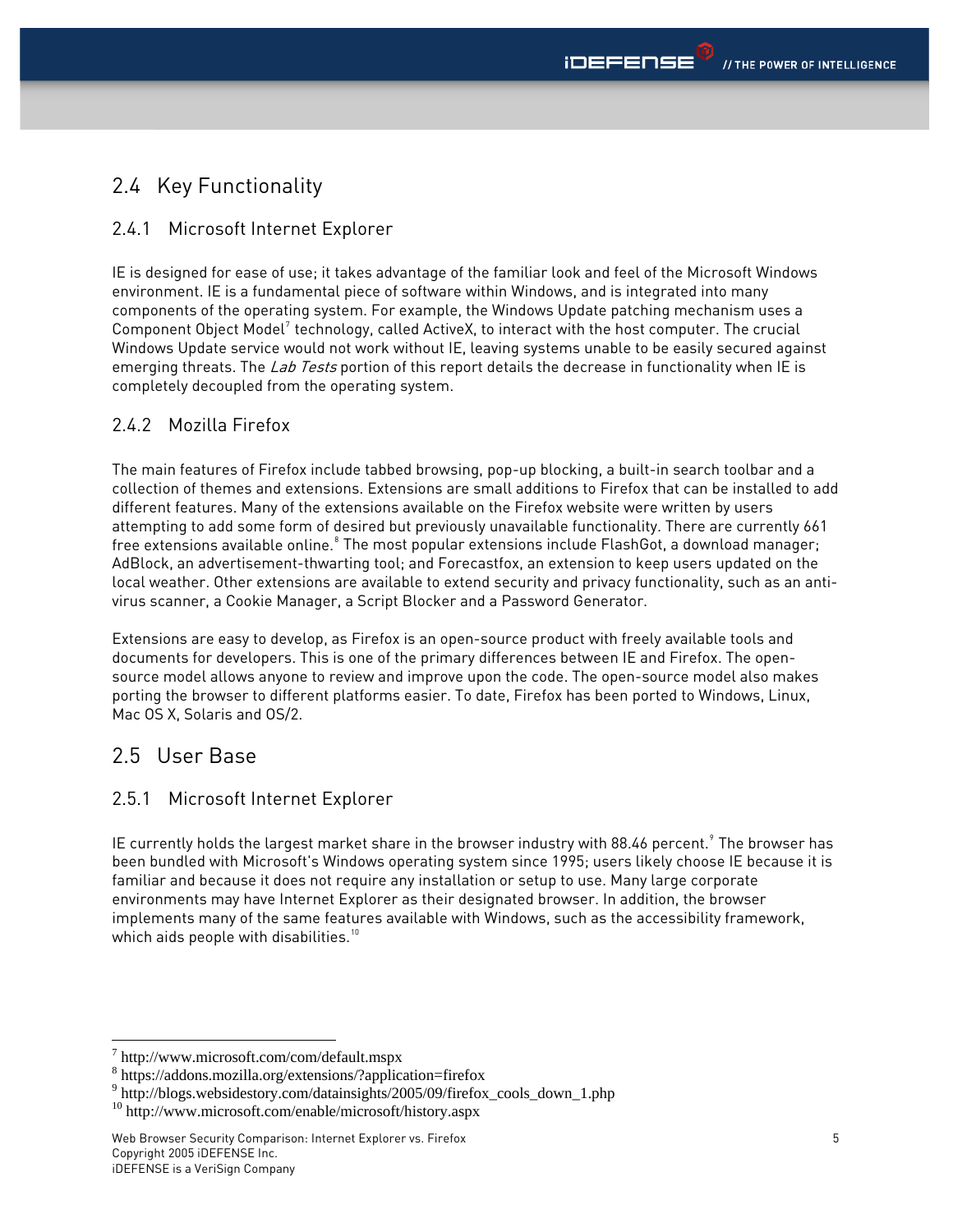#### <span id="page-5-0"></span>2.5.2 Mozilla Firefox

The Firefox Web browser, as an alternative to Microsoft's IE, is quickly gaining popularity and market share. Firefox runs on many operating systems and has been embraced by the open-source community. In light of prominent new IE vulnerabilities, an increasing number of users have switched to Firefox. According to WebSideStory, an online Web analytics company, Firefox now holds 7.86 percent market share as of September 2005.<sup>[11](#page-5-1)</sup> The following graph illustrates how Firefox has slowly gained in popularity since its release in November 2004.



**(data from WebSideStory)**

It should be noted that the data for June 2004 in this graph includes usage statistics for all Mozilla-based browsers, as Firefox was not tracked separately at the time.

<span id="page-5-1"></span><sup>&</sup>lt;sup>11</sup> http://blogs.websidestory.com/datainsights/2005/09/firefox\_cools\_down\_1.php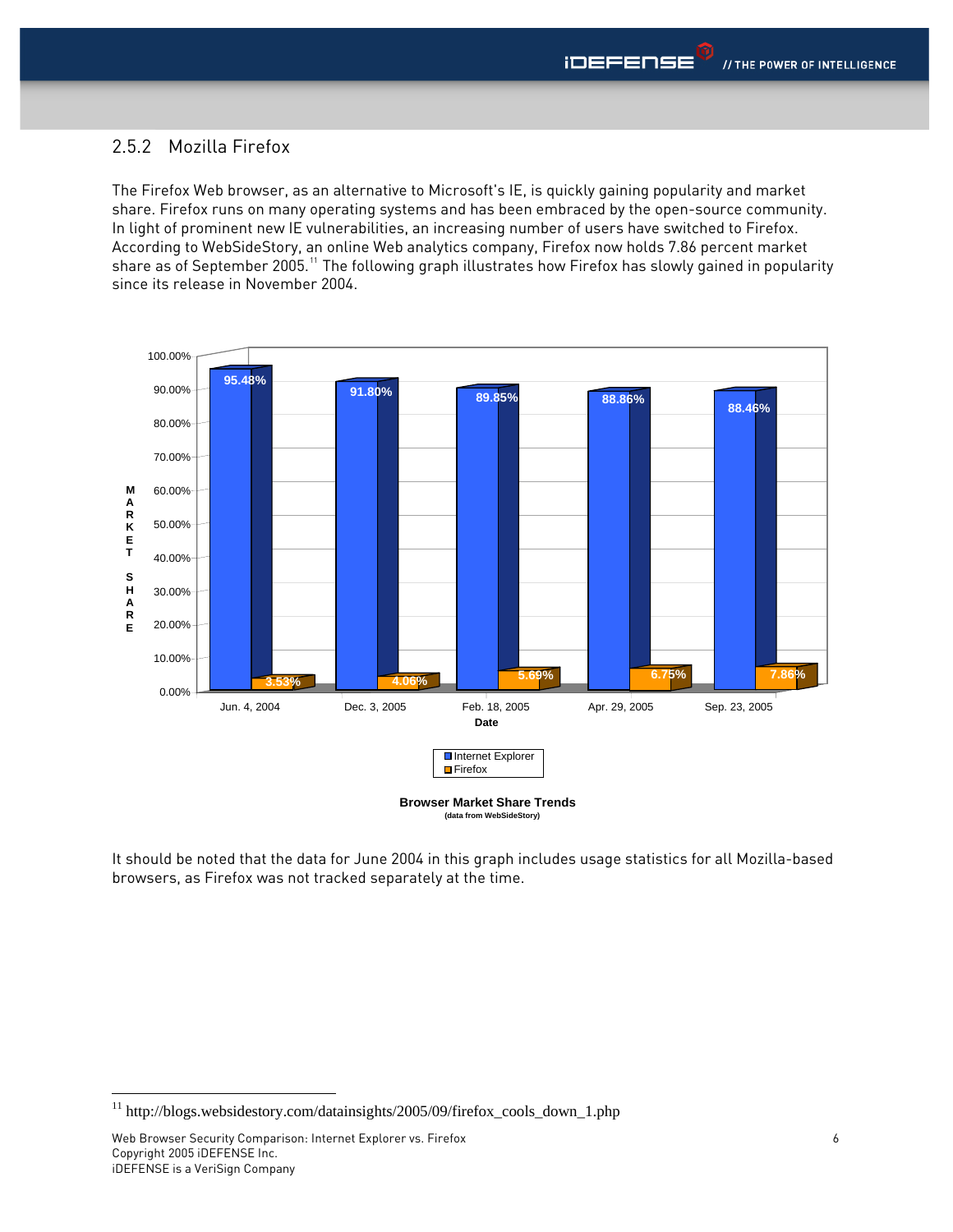# <span id="page-6-0"></span>3 Metrics

### 3.1 Total Vulnerabilities

The total number and frequency of vulnerabilities are important statistics when analyzing a product's security. The following graphs show the total number of vulnerabilities released for IE and Firefox in 2004 and 2005. As the following graph illustrates, the number of year-to-date IE vulnerabilities reported has decreased. This could be the result of the many security enhancements implemented with Service Pack 2. The number of reported Firefox vulnerabilities, on the other hand, has been increasing. This is most likely because Firefox is increasingly being scrutinized by security researchers.



These vulnerabilities should be dissected further when comparing the security of the two products. Specifically, the severity of exploitation on a given system should be considered. A vulnerability that causes a denial of service condition, rendering the system or browser useless until a reboot or restart, is much less threatening than a vulnerability that could result in code execution, root-level or user-level access to the system. Of the vulnerabilities in IE, 17 could result in some sort of system access that may allow code execution or user- or root-level access. Only seven vulnerabilities in Firefox could result in such consequences. This equals 38 percent of Microsoft's total vulnerabilities and 32 percent of Firefox's total vulnerabilities, which is not much of a difference. Firefox seems to be more susceptible to the minor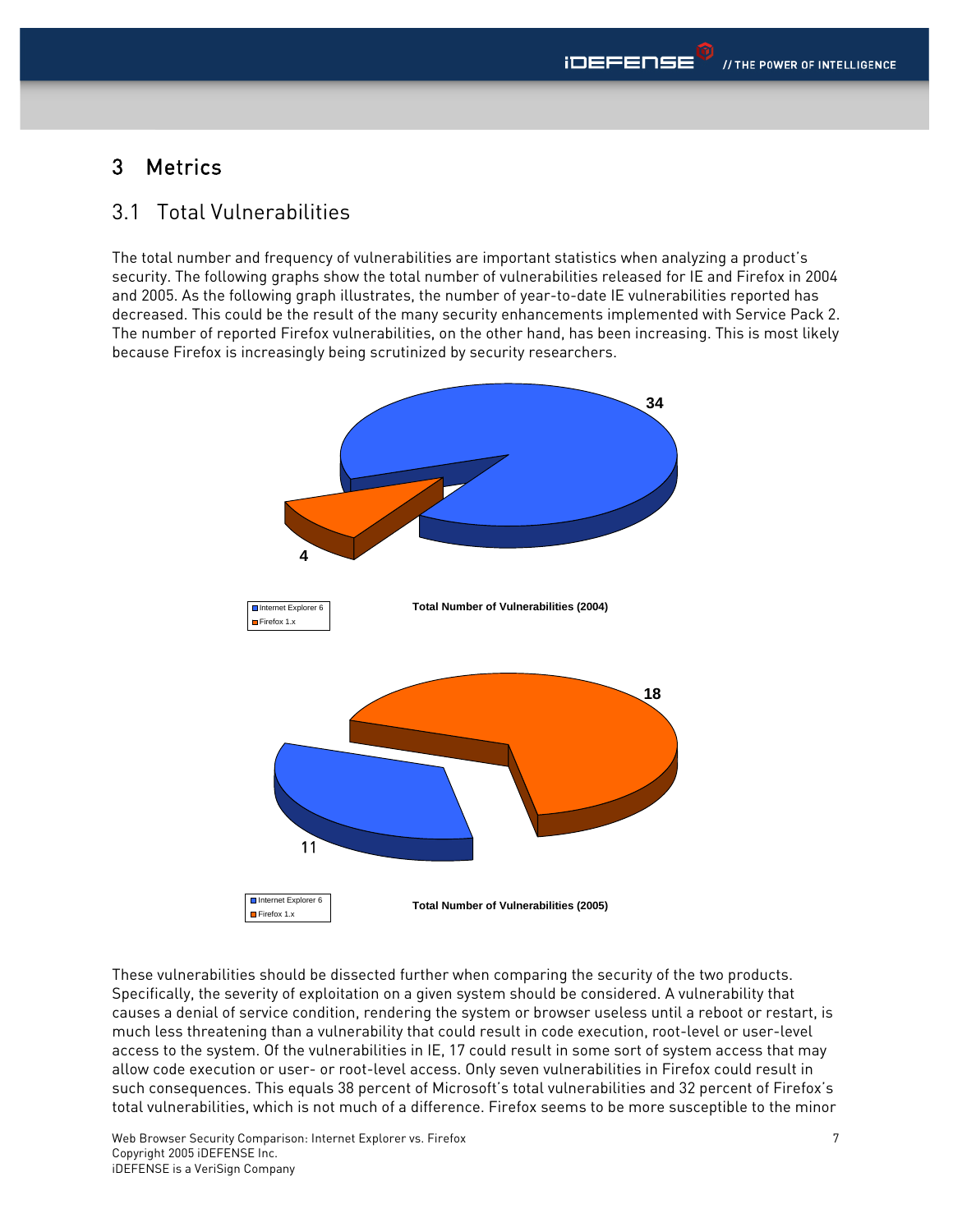<span id="page-7-0"></span>vulnerabilities that result in spoofing or denial of service conditions. Firefox was subject to 12 of these vulnerabilities, as opposed to 10 by Microsoft; 55 and 22 percent of total vulnerabilities, respectively.



#### **Vulnerability Severity Comparison**

Researchers have been searching for vulnerabilities in IE for some time, so Firefox is quickly ecoming a b new target. Furthermore, Microsoft has become notorious for security issues. To address this, Microsoft more thoroughly patches IE. Note that the 2005 data covers vulnerabilities announced through early September. $^{\rm 12-13}$  $^{\rm 12-13}$  $^{\rm 12-13}$  $^{\rm 12-13}$  $^{\rm 12-13}$ 

### 3.2 Patching

#### 3.2.1 Patch Status Statistics

Microsoft and Mozilla have each taken different approaches to address vulnerabilities in IE and Firefox. functionality changes. These releases come relatively quickly and have averaged 1.5 months since the initial release of Firefox on Nov. 9, 2004. Microsoft, however, generally releases a patch designed to fix a Microsoft's server for updates and installs them; this application can be scheduled to run at specified times. Firefox has a Software Update feature built into the Options dialog. It automatically checks for and Mozilla tends to release a new version of the product, including a number of security fixes and specific vulnerability or series of vulnerabilities. Both vendors have automated functionality to manage the patching process. Microsoft uses a feature called Windows Update that automatically queries installs updates for the browser and the accompanying extensions and themes.

The amount of time it takes for a vendor to release a fix is an important statistic because it determines disclosed in both 2004 and 2005. Many of the unpatched vulnerabilities may be mitigated by disabling features, such as Active Scripting, and the vendor has therefore not released an official patch. how long users are vulnerable to a publicly known issue. The following charts illustrate the status of patched, unpatched and partially fixed vulnerabilities to date in Firefox and IE; they include issues

-

Web Browser Security Comparison: Internet Explorer vs. Firefox Copyright 2005 iDEFENSE Inc. iDEFENSE is a VeriSign Company

<span id="page-7-1"></span><sup>12</sup> http://secunia.com/product/11/

<span id="page-7-2"></span><sup>13</sup> http://secunia.com/product/4227/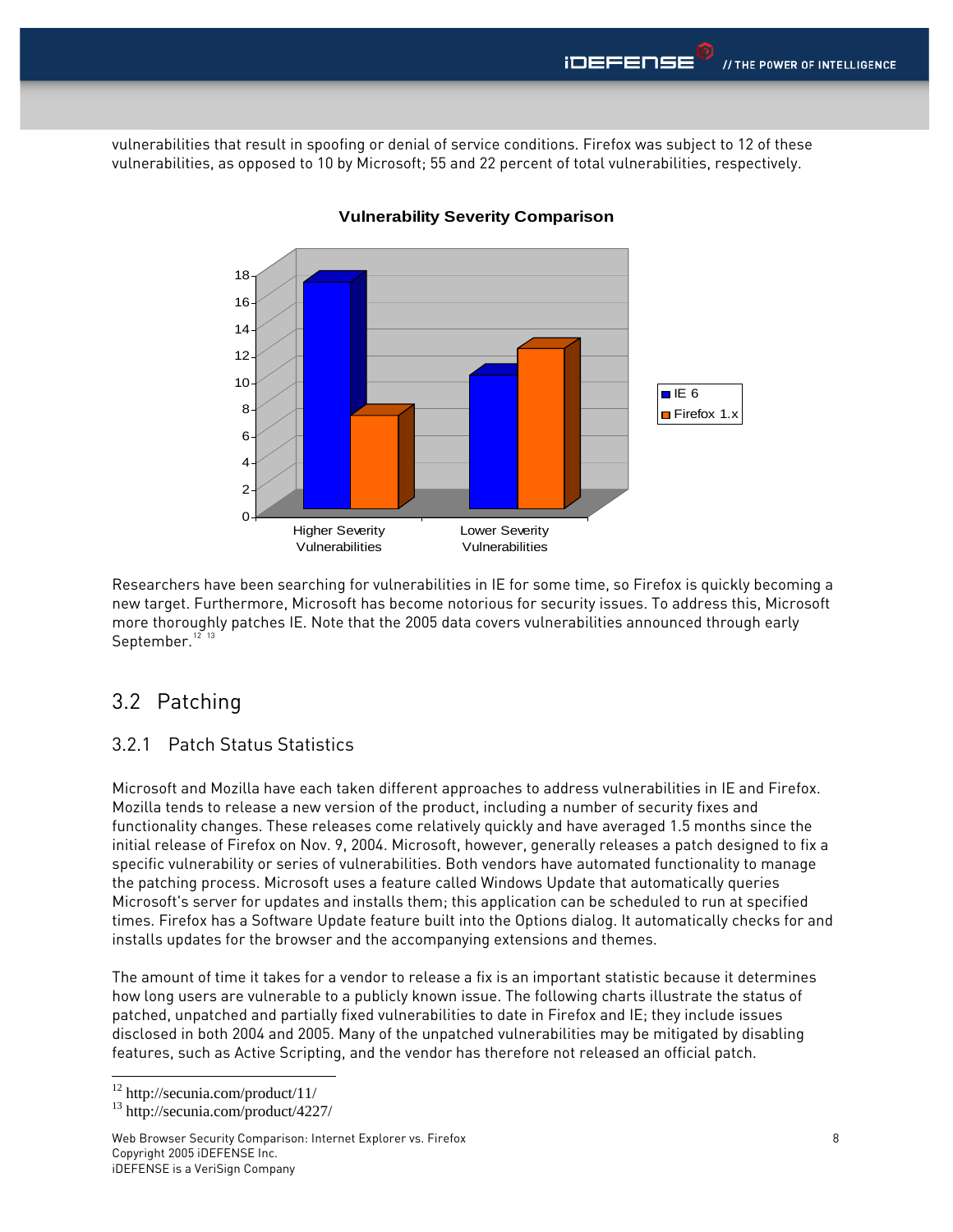<span id="page-8-0"></span>

### .2.2 Patch Time 3

One of the more important vulnerability-related aspects of software is the time that it takes for a vendor to patch a recently discovered issue. From the time a vulnerability is announced publicly, exploitation may  $\,$ days it takes to release a patch once a vulnerability is announced for IE and Firefox between 2004 and be possible until a patch or workaround is issued. This introduces the possibility of users being susceptible to exploitation for that amount of time. The following graph illustrates the average number of 2005.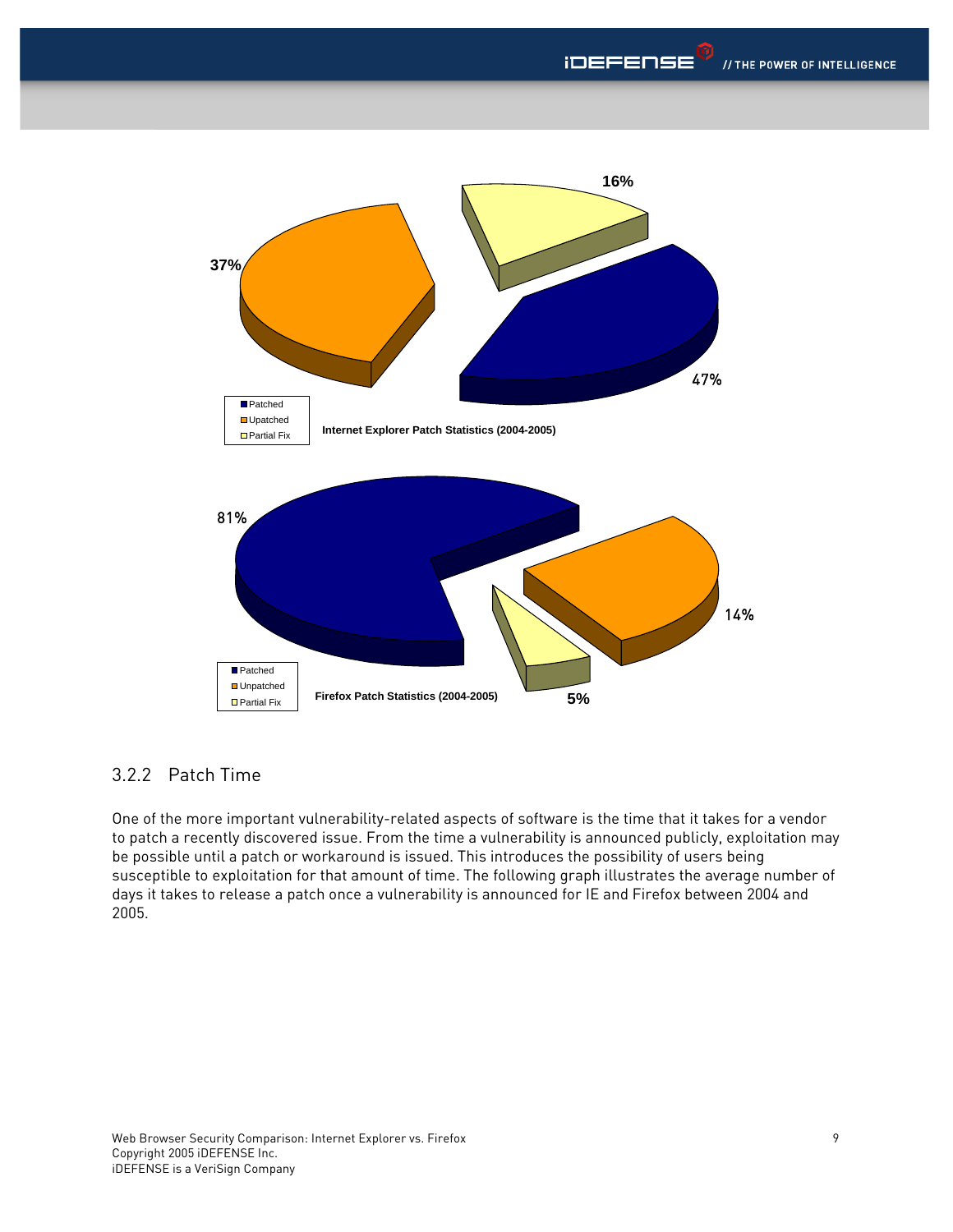

#### **Average Browser Patch Time**

As this graph illustrates, Firefox currently has a quicker turn-around period between vulnerability disclosure and subsequent patch release. This is an important factor when choosing a browser because it projects the potential window of opportunity for malicious attackers to take advantage of "zero-day" vulnerabilities.

It should be noted, that Microsoft has a set schedule to release updates on the second Tuesday of each month. Further, if a patch is not functional or does not pass testing benchmarks, Microsoft will hold off on releasing that particular update. This happened in September 2005. Microsoft was preparing to release a patch, but then canceled its bulletin release once the patch was found to have failed several tests. These factors are detrimental to patch time and should be noted when analyzing the above graph.

To Microsoft's credit, in the event that the company foresees an immediate risk, it will presumably release an immediate (but temporary and usually simplistic) patch to mitigate the problem until a fully tested update may be released.

The data in the above graph does not include vulnerabilities released by the vendors themselves. It only addresses situations where vulnerability details were released before a vendor patch was made available.<sup>[14](#page-9-0)</sup> <sup>[15](#page-9-1)</sup>

 $\overline{a}$ 

<span id="page-9-0"></span><sup>14</sup> http://secunia.com/product/11/

<span id="page-9-1"></span><sup>15</sup> http://secunia.com/product/4227/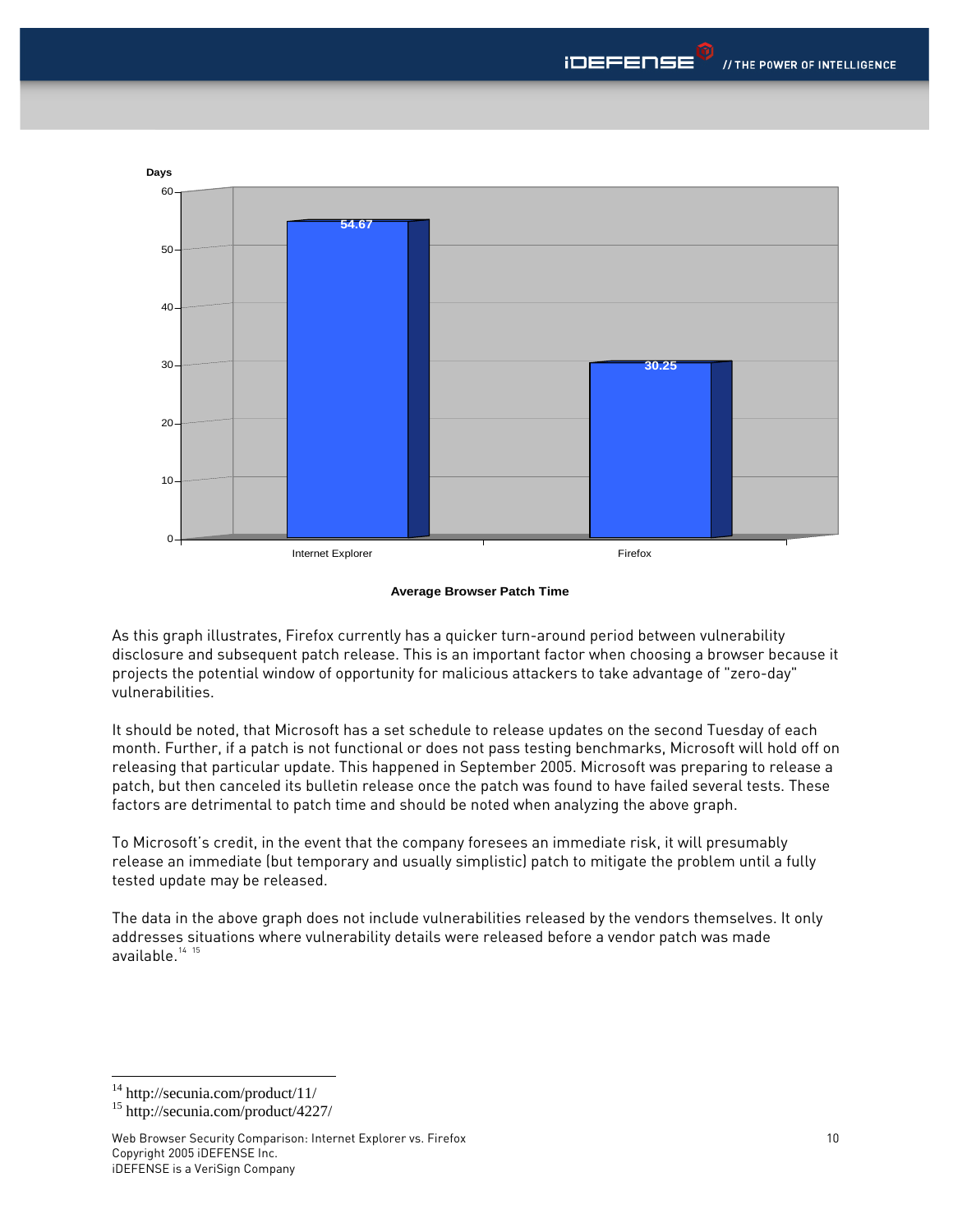# <span id="page-10-0"></span>4 Lab Tests

To better understand the operating system's dependency on IE, iDEFENSE Labs removed IE from a default installation of Windows XP. Decoupling the browser from any Windows version after 98 is a complex and poorly documented process. Following unofficial directions obtained from an online forum post, all instances of IE functionality were removed.[16](#page-10-1) This was performed to better ascertain the true level of integration between the Windows operating system and the IE Web browser.

The decoupling process was far from straightforward. It involved booting from a floppy disk and removing numerous Dynamic Link Library (DLL) and executable files. It is important to note that simply removing IE through the Add/Remove Applications program in the Control Panel merely removes shortcuts to the browser from the desktop and Start menu; it does not permanently remove any components of IE.

The most noticeable change after the process was completed was the appearance of the desktop. Upon a reboot of Windows, the interface in the following screenshot is overlaid on the desktop:



Windows XP without IE Desktop Screenshot

This screenshot shows what appears to be the left navigation menu that is available when an instance of Explorer is browsing the file system.

<span id="page-10-1"></span><sup>&</sup>lt;sup>16</sup> http://www.ntcompatible.com/How\_to\_completely\_remove\_Internet\_Explorer\_6\_from\_XP\_system\_t23510.html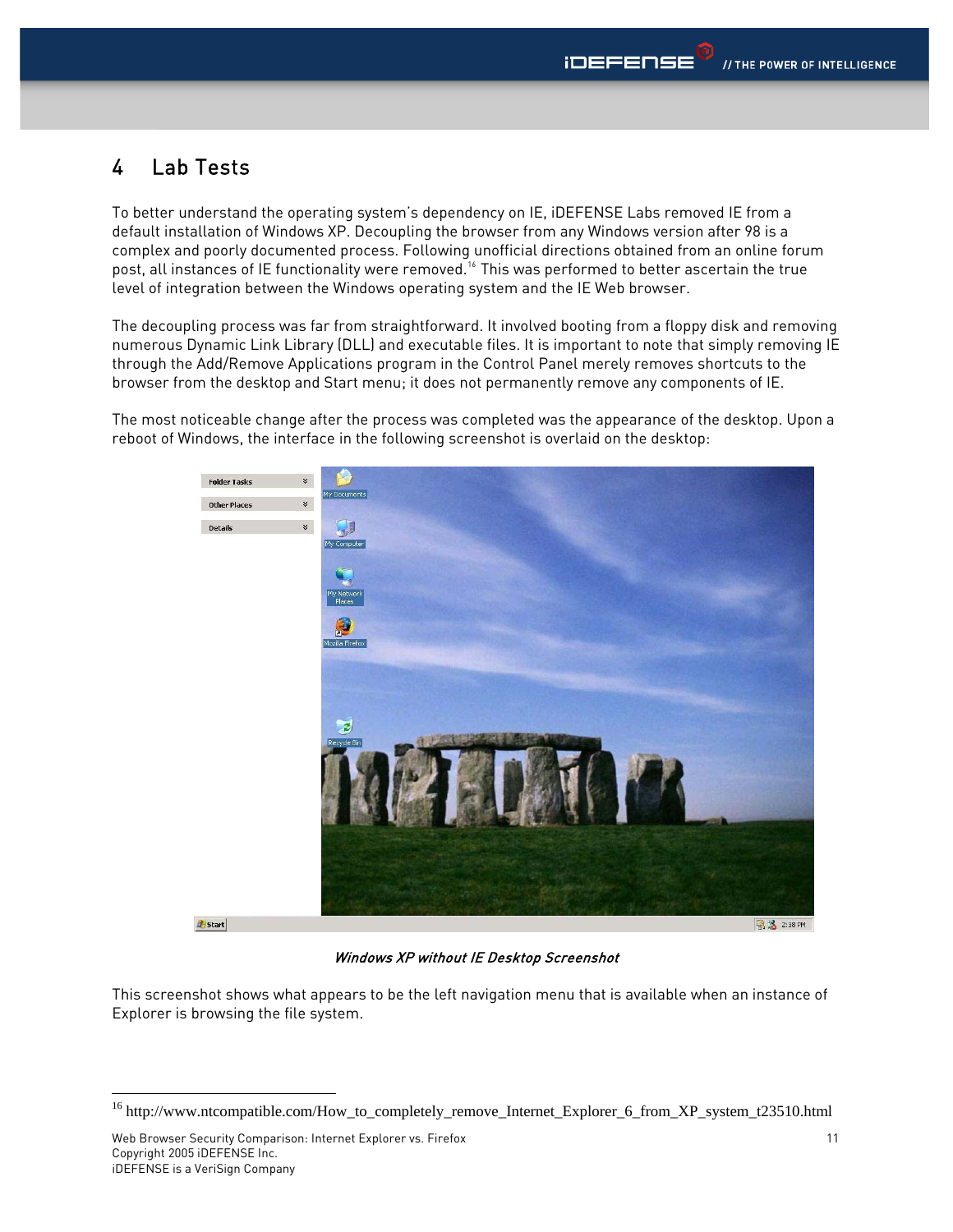iDEFENSE lab tests show that the following features of Windows fail to work properly when IE is removed:

- Windows Update
- Device Manager
- Remote Assistance
- Help and Support
- All Troubleshooting Wizards
- Activate Windows
- Disk Defragmenter
- Disk Backup
- Program Compatibility Wizard
- Address Book
- Search For People
- Windows Media Player
- Windows Catalog
- Hearts and Spider Solitaire
- Internet Games (Checkers, Backgammon, Hearts, etc.)

As shown, key functionality is broken when IE is removed. For example, some of these applications are critical to the security of the computer, such as Windows Update and the Device Manager. These applications may have failed because the DLL files that handle Web connectivity through IE were removed with the browser. Certain DLL files were restored to see if this was indeed the case; however, this further distorted the desktop, but did restore some functionality in select applications. This demonstrates the deep level of integration between IE and the operating system. Because of this, iDEFENSE recommends that users not attempt to remove IE from Windows.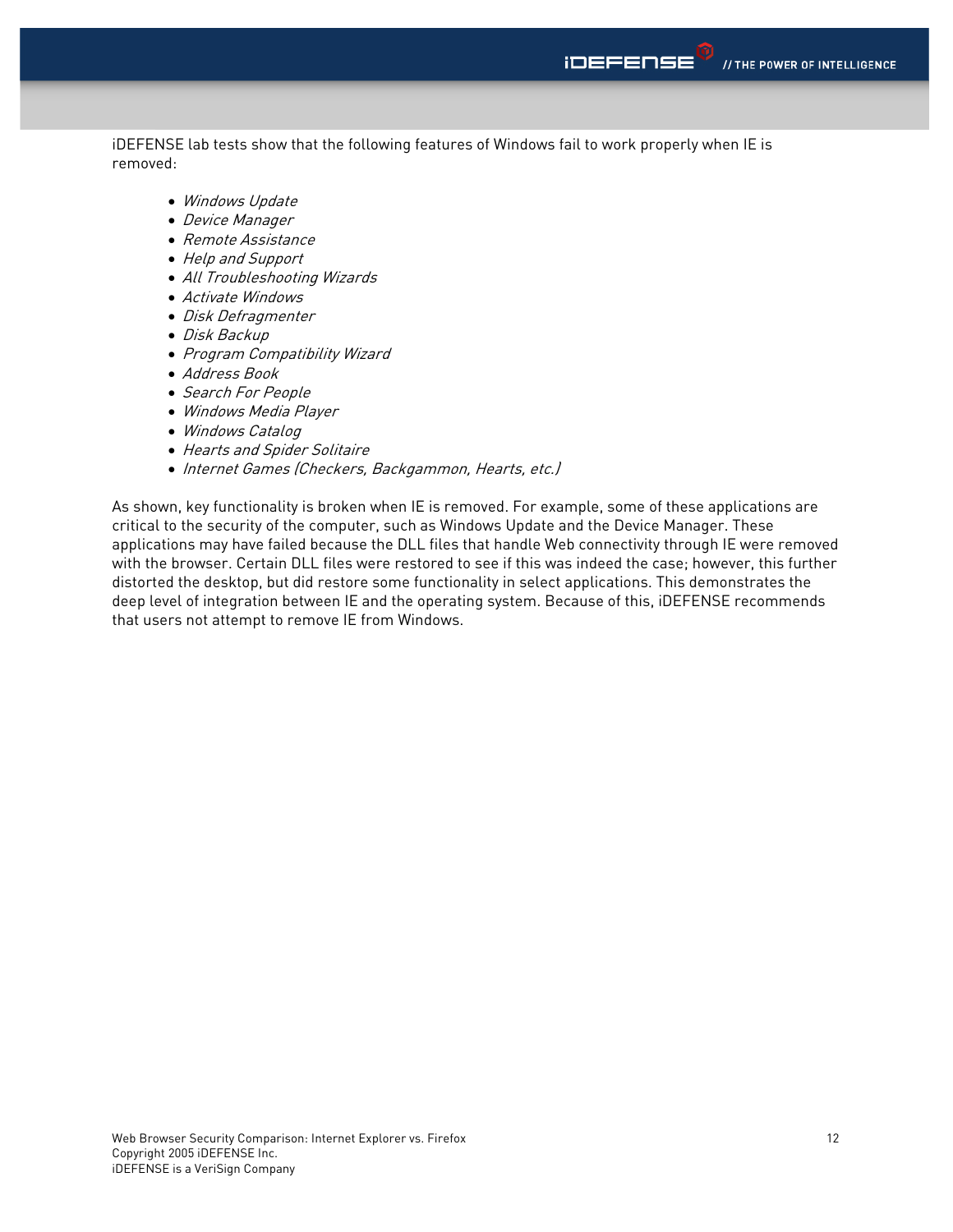# <span id="page-12-0"></span>5 The Future

## 5.1 Microsoft Internet Explorer

On Feb. 15, 2005, Bill Gates, Chairman of Microsoft Corp., announced the planned release of Internet Explorer 7.<sup>[17](#page-12-1)</sup> Microsoft has reportedly redesigned the underlying security infrastructure of IE in this latest version. Specifically, Gates announced that IE 7 will contain improved capabilities for blocking malicious code and thwarting phishing and spoofing attempts. IE 7 also reportedly includes new features, such as tabbed browsing and better Web support for standards. This version is being touted as the response to the multitude of vulnerabilities that have recently inflicted IE, and an attempt to regain users who have switched to alternative browsers. In summer 2005, Microsoft released a beta version of IE 7 exclusively for developers. Initial feedback from iDEFENSE customers who have been briefed on IE 7 has been very positive.

Unfortunately, many users are worried that the new IE will not support Windows 2000. Microsoft has been debating the logistics of whether to remain portable to 2000 and delay the release of the new version, or to support only XP. It is likely that they will not be supporting any Windows version other than XP, but Microsoft has yet to state so publicly. Many companies still use Windows 2000, and are reluctant to make the switch to Windows XP. Assuming that IE does not support 2000, users running Windows 2000 will be left with the less-secure IE 6.

# 5.2 Mozilla Firefox

Mozilla is currently in the alpha stages of development on Firefox 1.1, codenamed "Deer Park." Mozilla has reportedly improved upon the Gecko engine that the browser uses, added a new feature to report broken websites, and made changes to the extension system.[18](#page-12-2) In addition, Mozilla has implemented an interface to the Microsoft Outlook e-mail client, whereby users can receive "new mail" notifications and launch a new Outlook composition window. This alpha version is freely available online for download, and is being reviewed by the Firefox user community. Unlike Microsoft, which distributes beta versions to chosen testers, Mozilla uses an online bug-reporting system to which any user may post issues that they encounter. The reported bugs are all displayed and tracked on the Mozilla Bugzilla system and are reviewed by fellow users and the Mozilla team.<sup>[19](#page-12-3)</sup>

### 5.3 Netscape

Netscape Communications Corp. has recently released a new version of its Netscape Browser. Version 8.0 incorporates both the Firefox Gecko browser and Internet Explorer. Netscape automatically switches to the browser that is more suitable to the page being viewed. It also includes features such as tabbed browsing, many new security enhancements and customizable menu bars. Because Netscape has less than one percent share of the browser market today, iDEFENSE has elected not to cover it in this report. Should Netscape dramatically gain in market share, iDEFENSE will revisit this research.

<span id="page-12-1"></span><sup>&</sup>lt;sup>17</sup> http://www.microsoft.com/presspass/press/2005/feb05/02-15RSA05KeynotePR.asp

<span id="page-12-2"></span><sup>18</sup> http://weblogs.mozillazine.org/asa/archives/008197.html

<span id="page-12-3"></span><sup>19</sup> https://bugzilla.mozilla.org/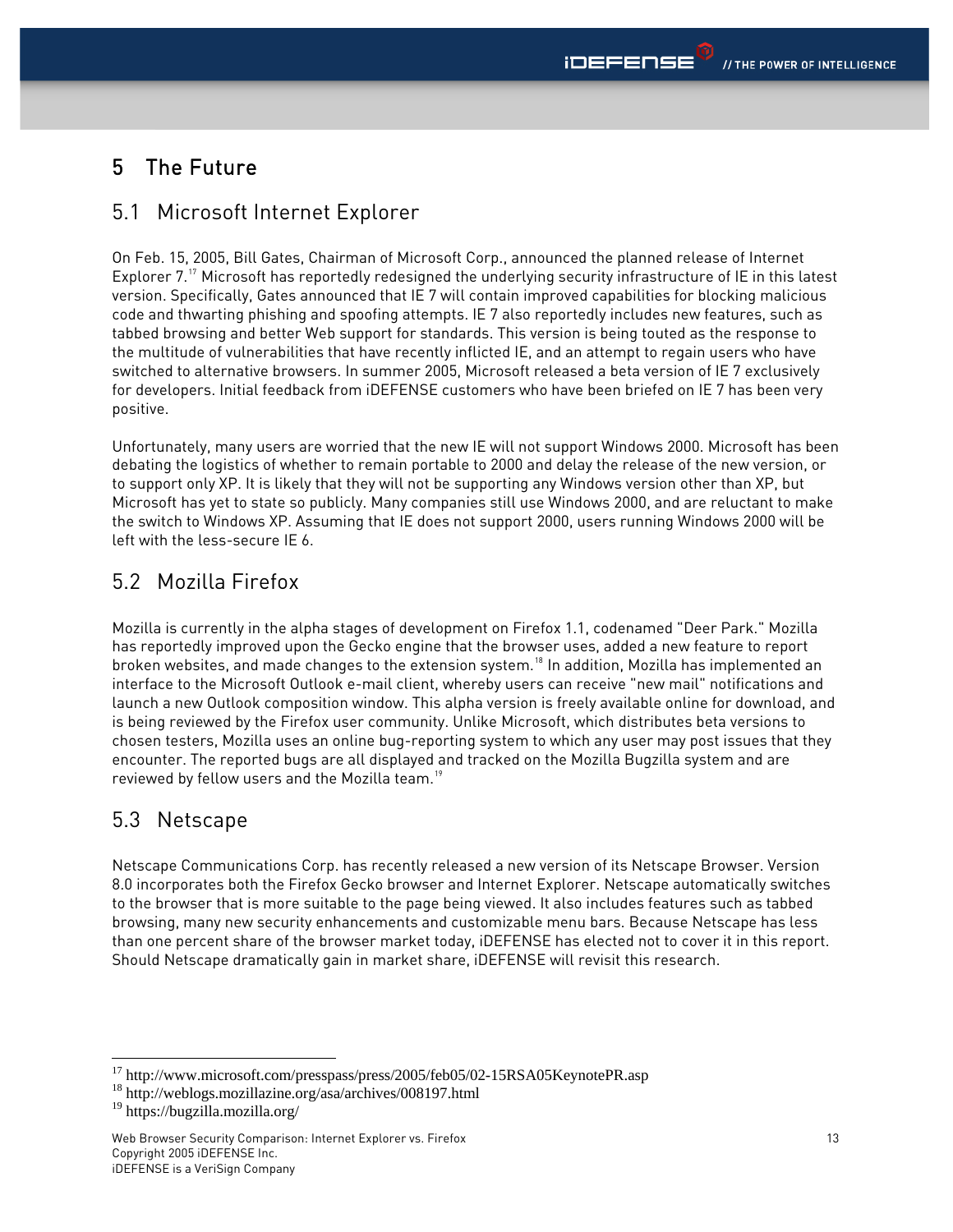# <span id="page-13-0"></span>6 Recommendations

### 6.1 Interoperability

Organizations that are not running Windows XP should strongly consider deploying an alternative browser. When it released IE security fixes in XP Service Pack 2, Microsoft hinted that it will no longer support IE on any system but XP, and that there will be no updates for any other Windows version. If upgrading to Windows XP is not an option, users will be forced to use IE 6, leaving them subject to its inherent security issues.

If an alternative browser is to be deployed, IE should still remain on the system, as it is so closely integrated that removing it would severely degrade the functionality of Windows. If an organization is looking to deploy an alternative browsing solution, Firefox is a reasonable choice. It operates well on all supported platforms, including Windows. The only major issues that have arisen regarding its interoperability are the fact that it cannot utilize ActiveX, and that it reportedly runs slower because it is not as integrated with the operating system.<sup>[20](#page-13-1)</sup> Users have also reported that Firefox does not correctly render many Web pages. This is due to the fact that most pages are designed with IE in mind, and will render with higher quality using Microsoft's browser.

## 6.2 Security

#### 6.2.1 Microsoft Internet Explorer

With the release of IE 7, Microsoft will have reportedly addressed many of the security issues it has been plagued by recently. If an organization runs Windows XP as their main platform, IE 7 will be a much needed upgrade. Assuming that IE 7 fulfills the security needs of its users, a switch to an alternative browser will most likely not be necessary for a corporate environment running XP. However, if Windows 2000 or earlier is still in use, the switch to an alternative browser should be considered.

### 6.2.2 Mozilla Firefox

Firefox is still in its infancy, and as more users begin to migrate to it, it will become more widely scrutinized by the security industry. In the future, this may lead to the discovery of more vulnerabilities within, and more malicious codes targeting, the Firefox browser. As of this writing, Firefox is not being widely targeted by malicious code, and is therefore a safer solution than IE from a malicious code perspective.

As time progresses, and as Firefox gains more market share, malicious code is likely to surface that targets Firefox specifically. However, at this time, it does not seem worth the effort for malicious code authors to exploit Firefox as they endeavor to infect the larger user base currently held by IE.

<span id="page-13-1"></span><sup>1</sup> 20 http://www.techsupportalert.com/firefox.htm

Web Browser Security Comparison: Internet Explorer vs. Firefox Copyright 2005 iDEFENSE Inc. iDEFENSE is a VeriSign Company